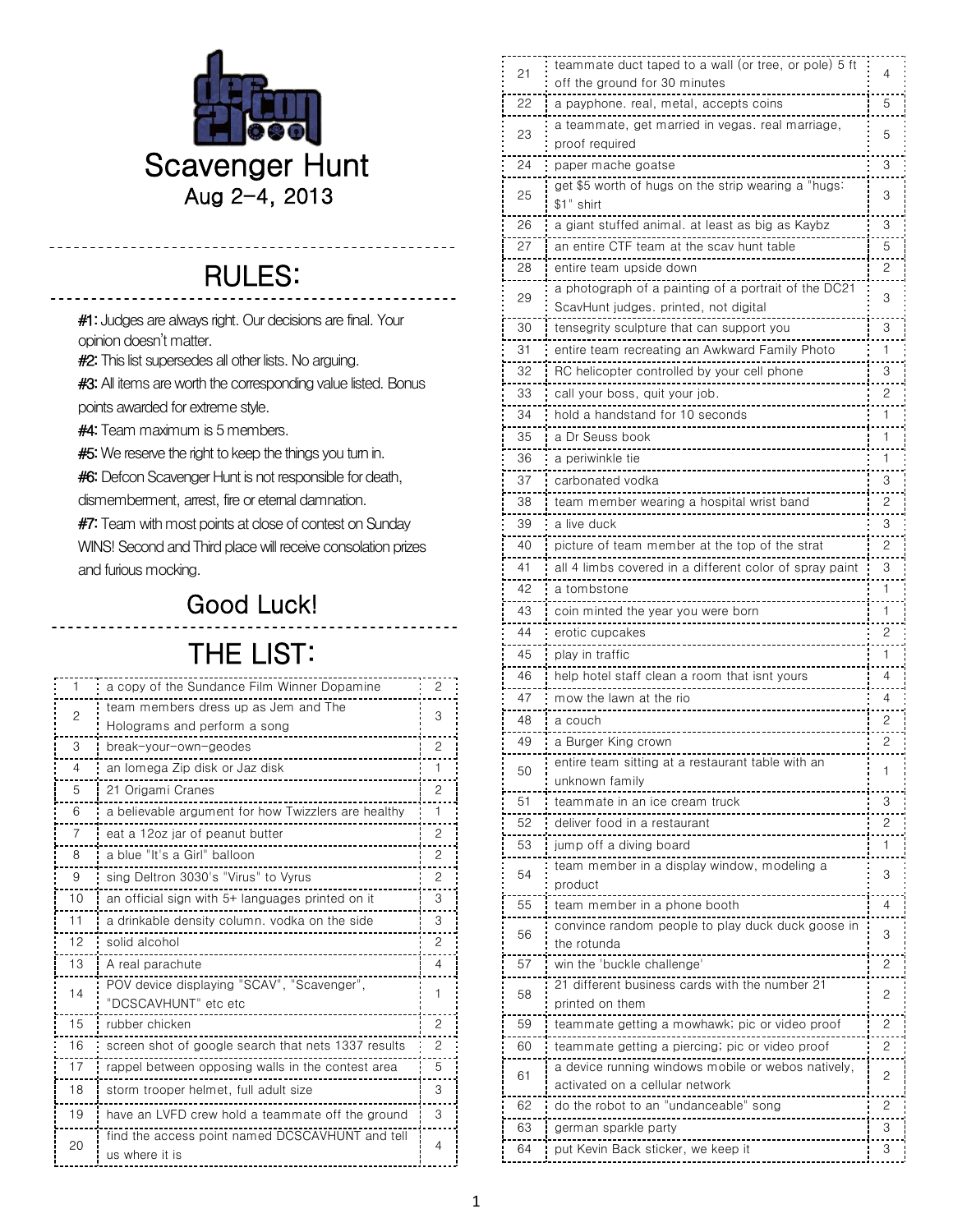| 65  | recite e to 15 decimal places                                                                     | 3              |
|-----|---------------------------------------------------------------------------------------------------|----------------|
| 66  | recite the 4th amendment from memory                                                              | 4              |
| 67  | Roamer Gangnam Style                                                                              | 3              |
| 68  | create a poster/flyer to encourage donations to EFF                                               | 3              |
| 69  | Be the Match                                                                                      | 3              |
| 70  | BloodKode                                                                                         | 3              |
| 71  | Roller Derby                                                                                      | 4              |
| 72  | drivers license issued in country NOT north america                                               | 2              |
| 73  | Elvis impersonator saying "defcon scavenger hunt"                                                 | 4              |
| 74  | teammate balancing 5 books on their head                                                          | 1              |
| 75  | a deat person and a blind person brought to the                                                   | 1              |
|     | table at the same time                                                                            |                |
| 76  | airband a hair band song in the vendor area                                                       | 2              |
| 77  | snow                                                                                              | 2              |
| 78  | put an object into space                                                                          | 5              |
| 79  | Skydive, SkyDrive, SkyBox, Blue Socks. Pick any 2                                                 | 3              |
| 80  | establish a wired ethernet connection without the                                                 | 3              |
|     | user of standard cable ends                                                                       |                |
| 81  | the last supper, made with minifigs                                                               | 3              |
| 82  | teammate wearing a bacon bra                                                                      | 2              |
| 83  | order dinner to be delivered to the Domodedovo<br>Airport, international terminal, attn: Eddie S. | 5              |
| 84  | the door to a telco van                                                                           | 4              |
| 85  | a parking meter                                                                                   | 5              |
| 86  | an inflatable pool. inflated. in the pool.                                                        | 3              |
| 87  | a pin matrix lock                                                                                 | 5              |
| 88  | weaponized silly putty                                                                            | 1              |
| 89  | FUCK the cannonball, bring us a cannon                                                            | 3              |
| 90  | trebuchet                                                                                         | 3              |
| 91  | re-enact a scene from Hackers, robot chicken style                                                | 2              |
|     | build a rube goldberg machine. must have at least 5                                               |                |
| 92  | distinct segments                                                                                 | 5              |
| 93  | pop a balloon inside another balloon                                                              | 1              |
| 94  | bagpipes                                                                                          | З              |
| 95  | get the scav hunt 'trending' on twitter                                                           | 3              |
| 96  | conga line                                                                                        | 2              |
| 97  | team in a porta-pottv                                                                             | 3              |
| 98  | play trisbee with a cow pie                                                                       | 4              |
| 99  | a totem pole                                                                                      | 2              |
| 100 | ride a mechanical rodeo bull                                                                      | 3              |
| 101 | teammate covered in body glitter                                                                  | 3              |
| 102 | zombie bacon                                                                                      | 2              |
| 103 | create a 2ft high dinosaur out of feminine products                                               | 3              |
| 104 | a receipt from a purchase at exactly 9:21pm                                                       | 2              |
| 105 | john, the deer                                                                                    | 1              |
| 106 | articulated stilts                                                                                | 3              |
| 107 | pogs                                                                                              | 2              |
| 108 | terrotluid                                                                                        | 2              |
| 109 | phone number for riviera II helpdesk                                                              | $\overline{c}$ |
| 110 | twins                                                                                             | 2              |
| 111 | bat sıgnal                                                                                        | 2              |
| 112 | a gyroscope, physical not digital                                                                 | 3              |

| 113 | uv bubbles                                                                                            | 4 |
|-----|-------------------------------------------------------------------------------------------------------|---|
| 114 | led throwies                                                                                          | 3 |
| 115 | kevlar                                                                                                | 3 |
| 116 | eat a ghost pepper                                                                                    | 5 |
| 117 | laser pointers - RGB                                                                                  | 3 |
| 118 | key from the lock in the door of the Alexis Park sian                                                 | 4 |
| 119 | crowdsurf                                                                                             | 2 |
| 120 | a zen garden with DEFCON in the sand                                                                  | 2 |
| 121 | teammate on a zamboni                                                                                 | 3 |
|     | team member wearing a night cap, laying in a bed,                                                     |   |
| 122 | under the blankets, in a store.                                                                       | 2 |
| 123 | go to a yoga class wearing full ski attire or dive                                                    | 4 |
|     | attire                                                                                                |   |
| 124 | a priest and a rabbi walk into a bar                                                                  | 2 |
| 125 | a kilt made from floppy discs, must be worn by                                                        | 3 |
|     | teammate.                                                                                             |   |
| 126 | chainmail<br>get 3 of the 'beard and moustache' competitors to                                        | 2 |
| 127 | wear a tutu                                                                                           | 3 |
| 128 | explain P=NP to DefCon Kids                                                                           | 2 |
|     | convince a stranger to give you their email                                                           |   |
| 129 | password, bribe with candy bar if you must                                                            | 2 |
| 130 | row an inflatable raft across the pool                                                                | 3 |
| 131 | photo of teammember 10' below sea level                                                               | 4 |
| 132 | attend a strangers wedding                                                                            | 2 |
|     | LAN party in the contest area, excluding Hack                                                         |   |
| 133 | Fortress. must have at least 5 players on the LAN                                                     | 2 |
| 134 | a scale model of stonehenge made entirely of food                                                     | 2 |
| 135 | eat an entire ice cream cone in a sauna                                                               | 3 |
| 136 | a purse dog, must be wearing some type of clothing                                                    | 1 |
| 137 | hooters waitress reading The Feminine Mystique                                                        | 2 |
| 138 | attend the black or white ball wearing cardboard                                                      | 3 |
|     | costumes. team must match                                                                             |   |
| 139 | setup and use a slip n slide indoors                                                                  |   |
| 140 | human dominos. +1 point for every person past 10                                                      | 5 |
|     | people. max 5 points                                                                                  |   |
| 141 | joust, on human horses                                                                                | 2 |
| 142 | 10 surprise trust falls                                                                               | 2 |
| 143 | dress as a pirate and ninja. fight to see who wins                                                    | 2 |
| 144 | tell us a secret, we promise we won't tell. bonus for<br>breaking an NDA                              | 2 |
| 145 | a spoon that is too big                                                                               | 1 |
| 146 | cook using a computer as the heating element                                                          | 4 |
|     | create literature for a religion, invented by your                                                    |   |
| 147 | team, and hand it out at defcon - spreading the                                                       | 2 |
|     | word of a hacker deity                                                                                |   |
| 148 | provide, unto the CTF area, MORE COWBELL!!                                                            | 2 |
| 149 | provide the judges with the breakfast of champions                                                    | 1 |
| 150 | each team member wearing a completely                                                                 | 2 |
|     | unmatched sock on each foot                                                                           |   |
| 151 | assist a person/team competing in another contest<br>by bribing organizers or distracting competitors | 3 |
| 152 | push Siviak to his destination in a shopping cart                                                     | З |
|     | Priest reading a paragraph trom 50 shades of grey                                                     |   |
| 153 | out loud                                                                                              | 4 |
|     |                                                                                                       |   |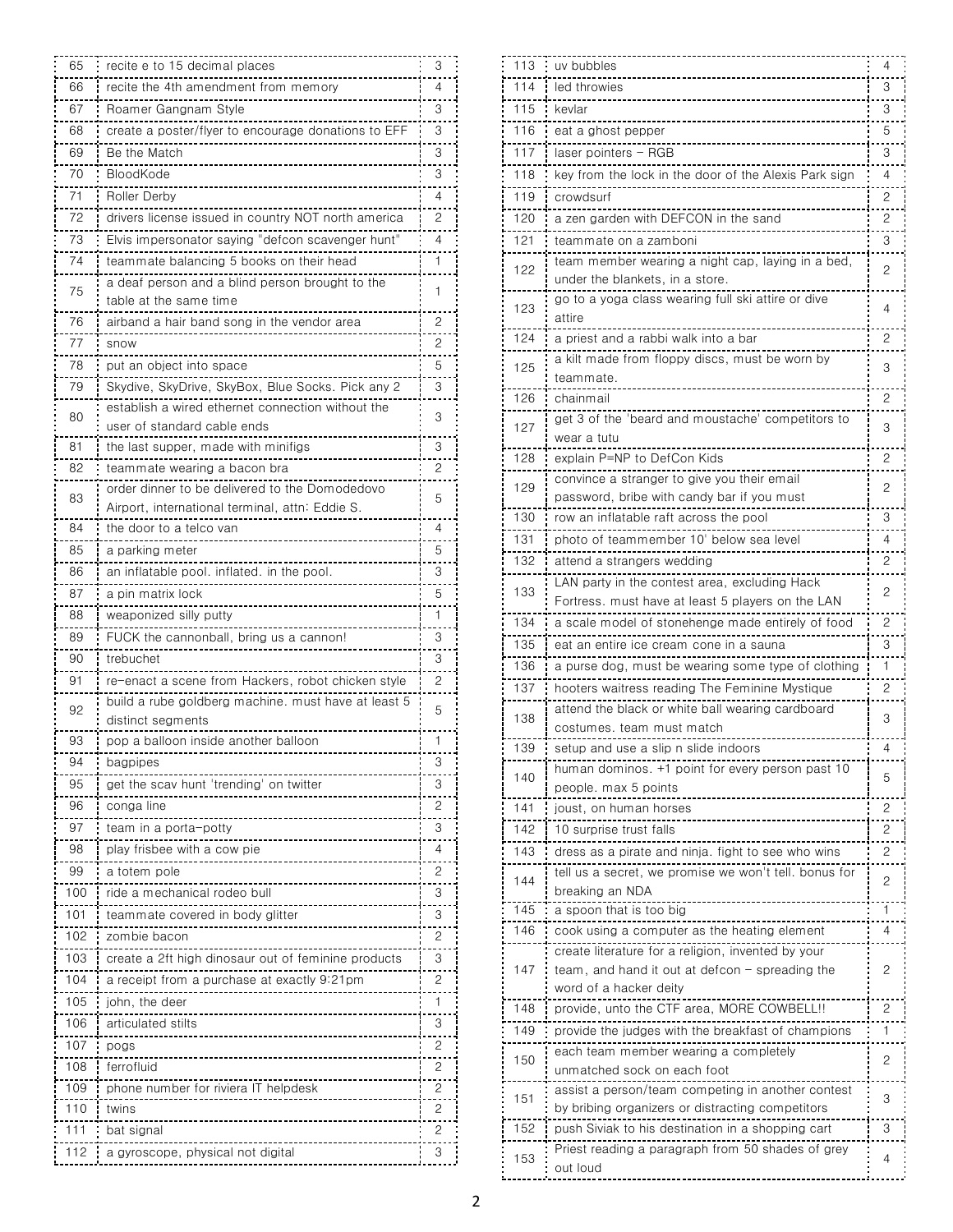| 154 | play nighttime/daytime in public                                                              | 3              |
|-----|-----------------------------------------------------------------------------------------------|----------------|
| 155 | whistle tips that make the car go WOO WOOOO                                                   | 1              |
| 156 | time travel                                                                                   | 4              |
| 157 | an acoustic coupler                                                                           | 3              |
| 158 | show us the worst thing you've seen on the internet                                           | 2              |
| 159 | each team member with different hair/wig color                                                | 3              |
|     |                                                                                               |                |
| 160 | defcon room key from the AP                                                                   | 3              |
| 161 | Welcome to New Vegas - trade soda bottlecaps for<br>points, 10 caps per point, limit 5 points | 1-<br>5        |
|     | convince In-N-Out to make you a burger with more                                              |                |
| 162 | than 4 meat patties                                                                           | 3              |
| 163 | lick a ferrari, lamborghini, or mclaren                                                       | 4              |
| 164 | pink taco                                                                                     | $\overline{c}$ |
| 165 | shit hitting the fan                                                                          | 2              |
| 166 | a Hypocrite burger                                                                            | З              |
| 167 | Hydrogen, Actinium, Potassium, Erbium                                                         | 4              |
| 168 | an internet kite                                                                              | 2              |
| 169 | aol 2.5 or 3.0 floppy disk                                                                    | 2              |
|     | entire team singing the chorus to Biz Markie - Just                                           |                |
| 170 | A Friend for 3 minutes in the chillout area                                                   | 3              |
| 171 | helium filled inflatable sex toy. must float                                                  | 4              |
|     | a convincing argument that jar jar binks was                                                  |                |
| 172 | important/vital/good/needed in star wars ep1                                                  | 2              |
|     | make a wifi connection from the roof of two                                                   |                |
| 173 | different buildings in vegas.                                                                 | 3              |
| 174 | get a uniformed Burger King employee to eat a                                                 | 3              |
|     | Happy Meal at an In-n-Out Burger                                                              |                |
| 175 | a teammate wearing nothing but cheese. you                                                    | 3              |
|     | decide what type of cheese                                                                    |                |
| 176 | bring me solo and the wookie                                                                  | 2              |
| 177 | Pool2Pastry                                                                                   | 3              |
| 178 | a relav race  of a relav                                                                      | 2              |
| 179 | a severed thumb drive                                                                         | 2              |
| 180 | a prosthetic / sex toy tist                                                                   | 3              |
| 181 | brass knuckles                                                                                | 2              |
| 182 | teammates fists covered in cotton candy; "The Dual                                            | 3              |
|     | Cotton Candy Handy"                                                                           |                |
| 183 | a full outfit made out of just socks                                                          | 2              |
| 184 | six teet ot diner jelly/jams                                                                  | 3              |
| 185 | wear a star trek uniform and tell someone about the                                           | 2              |
|     | specifications of the millennium falcon or death star                                         |                |
| 186 | harlem rake the lockpick village                                                              | 2              |
| 187 | play doh cologne                                                                              | 3              |
| 188 | a badge from an infosec event other than defcon,                                              | 3              |
|     | bsides, or blackhat                                                                           |                |
| 189 | a set ot red, yellow, and green cards from DC 20                                              | 2              |
| 190 | over 9000                                                                                     | 1              |
| 191 | knight/warrior helmet made primarily of play-doh                                              | 3              |
| 192 | a deck of cards with more than 4 unique suits of 13                                           | 2              |
|     | cards                                                                                         |                |
| 193 | intlatable raft from an airplane                                                              | 10             |
| 194 | a gurney                                                                                      | 3              |
| 195 | get DualCore to rap about the scav hunt on stage                                              | 4              |
| 196 | a pinecone                                                                                    | 1              |
| 197 | stick of ram under 256mb                                                                      | 1              |
|     |                                                                                               |                |

| 198 | hdd under 10gb                                     | 1 |
|-----|----------------------------------------------------|---|
| 199 | convince an LV metro officer to handcuff you and   |   |
|     | put you in the back of his car                     | 3 |
| 200 | a Priest approved federal agent, with a badge      | 3 |
| 201 | pic of entire team in the Riv penthouse 6407       | 5 |
|     | name all actions mentioned in Daft Punk-           |   |
| 202 | Technologic                                        | 2 |
| 203 | Hobo Hashbrowns - buy a homeless person            | 5 |
|     | breakfast                                          |   |
| 204 | ipecac                                             | 2 |
| 205 | supersoaker full of booze                          | 3 |
| 206 | a forked dongle                                    | 3 |
|     | video of your team singing "I'm on a boat" on the  |   |
| 207 | boat at Treasure Island, or on a gondola at the    | 4 |
|     | Venetian                                           |   |
| 208 | results of an std/sti test done in 2013            | 1 |
| 209 | hand written ascii art                             | 2 |
| 210 | non-US currency that exchanges/exchanged for       | 2 |
|     | less than a US penny, we keep it                   |   |
| 211 | a Bay Area Rapid Transit (BART) card and a         | 2 |
|     | Washington DC Metro card                           |   |
| 212 | follow con attendees around dressed as a devil or  | 3 |
|     | angel (ideally both) and provide guidance          |   |
| 213 | drink bailevs from a shoe                          | 3 |
| 214 | a laptop with a modem built in                     | 1 |
| 215 | thicknet                                           | 3 |
| 216 | Create A Situation, Apply Game Theory, Report      | 1 |
|     | Findings                                           |   |
| 217 | your best grumpy cat impersonation, one per team   | 1 |
| 218 | an utility meter from someone's house              | 3 |
| 219 | a solid oak front door                             | 3 |
| 220 | a keg                                              | 3 |
| 221 | anime porn without tenticles                       | 1 |
| 222 | tenticle porn without anime                        | 3 |
| 223 | kiss 21 people from con on the lips, photo proof   | 3 |
|     | donate a belonging to the Salvation Army/Goodwill. |   |
| 224 | bring receipt                                      | 1 |
| 225 | entire team wearing hip waders at scav hunt table  | 2 |
| 226 | a fishnet, used to catch fish<br>---------         | 1 |
| 227 | defcon related challenge coin                      | 1 |
| 228 | apply chalkboard paint to Whiteb0rd                | 3 |
| 229 | a team member wearing corduroy, head to toe        | 3 |
| 230 | do the cinnamon challenge                          | 3 |
| 231 | -------------<br>lick a rooster                    | 1 |
| 232 | ---------------<br>3dfx product, in person         | 2 |
| 233 |                                                    | 2 |
|     | whiskey, tango, foxtrot                            |   |
| 234 | submit a design to hackerstickers, submit proof    | 2 |
| 235 | crack the whiffy at the table                      | 2 |
| 236 | a square foot of bacon<br>.                        | 4 |
| 237 | go fishing in the fountains at the Bellagio        | 4 |
| 238 | shave someones chest or back hair into a super     | 2 |
|     | hero logo                                          |   |
| 239 | pillow case full of porn cards                     | 2 |
| 240 | shiny toy guns                                     | 2 |